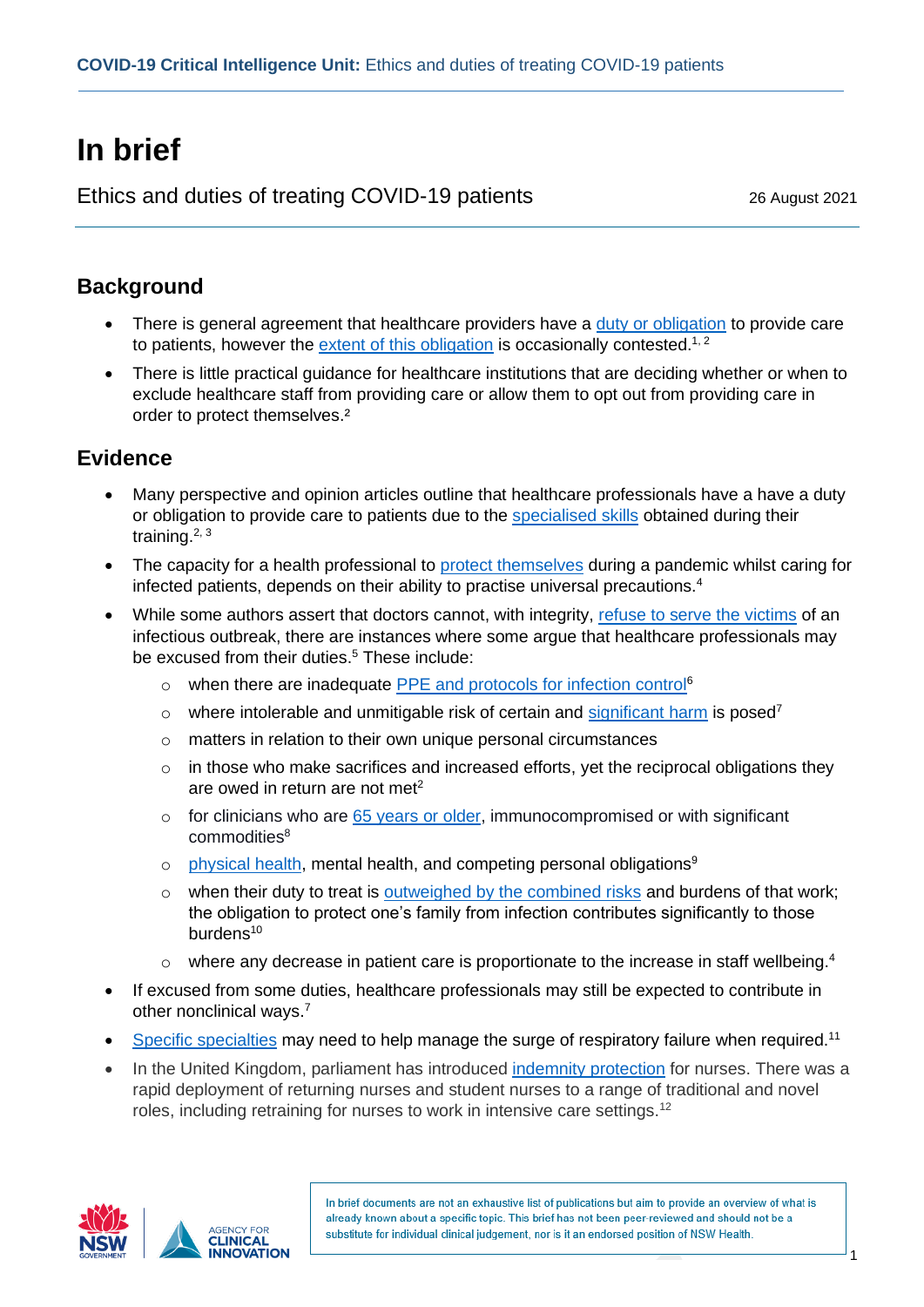#### **Grey literature**

- Occupational health and staff deployment quidance from Public Health England describes a risk assessment which is required for health and social care staff at high risk of complications from COVID-19 or clinically extremely vulnerable groups, including pregnant and staff from CALD communities. 13
- The Australian Nursing & Midwifery Federation COVID-19 response quidelines suggest reassigning registered nurses who are themselves in high-risk categories for COVID-19 complications, to settings and/or duties that significantly reduce the risk of exposure.<sup>14</sup>
- The Canadian Federation of Nurses Union recommends that pregnant healthcare workers who [are concerned about their health,](https://fcsii.ca/les-travailleuses-de-la-sante-enceintes-covid-19/) especially those with comorbidities, seek accommodation from their employer if asked to care for suspected or confirmed cases of COVID-19 in 'hot areas'. 15

To inform this brief, PubMed and Google searches were conducted using terms COVID-19 AND (doctor OR nurse OR health professional) AND (duty OR obligation OR ethics) on 10 August 2021.





In brief documents are not an exhaustive list of publications but aim to provide an overview of what is already known about a specific topic. This brief has not been peer-reviewed and should not be a substitute for individual clinical judgement, nor is it an endorsed position of NSW Health.